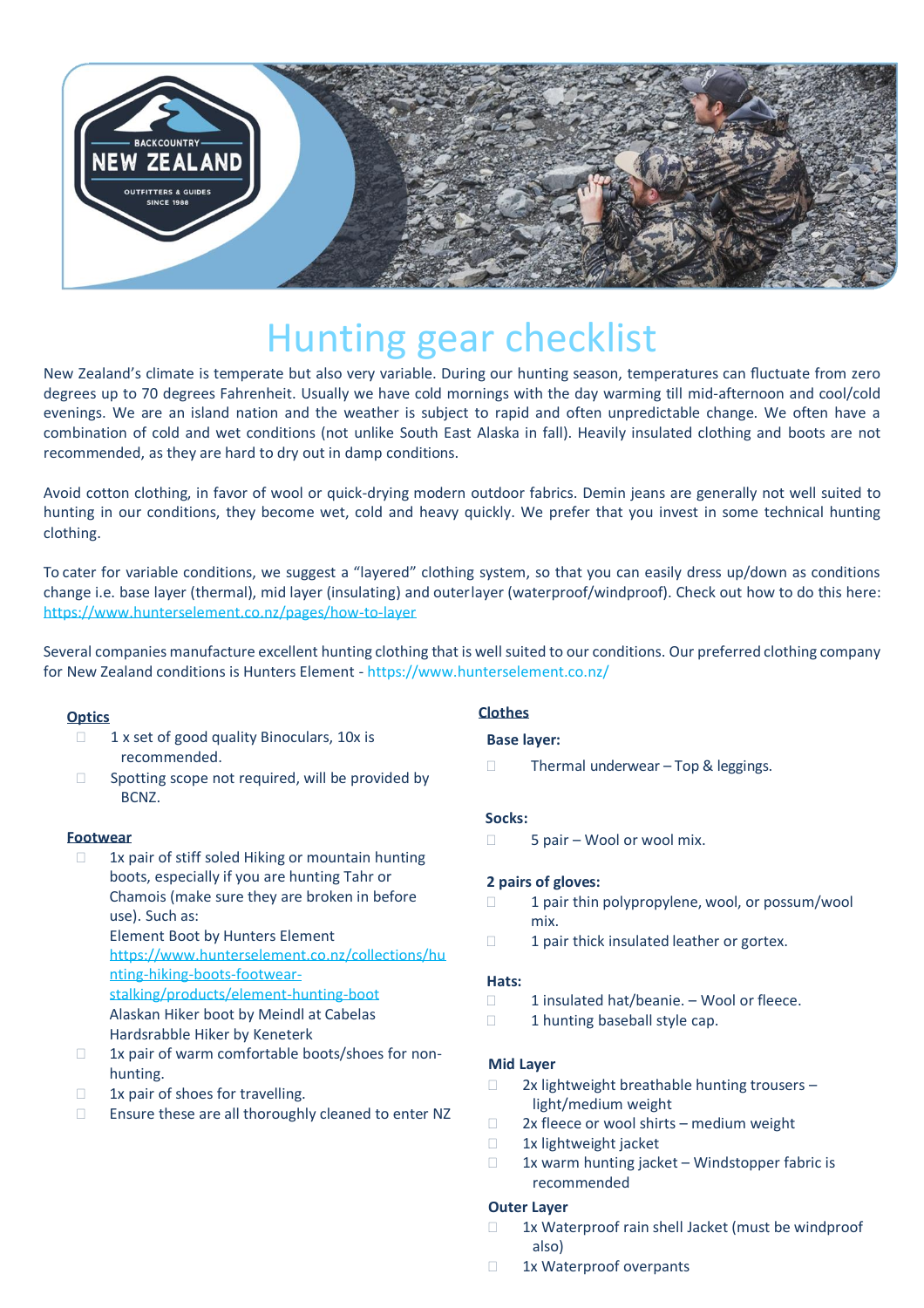$\Box$  1x pair of gaiters (preferably silent type).

## **Hunting Gear**

- $\Box$  1x Headlamp, we require these as they leave our arms free when we are hiking in the dark if we need to. (LED for extended battery life)
- $\Box$  1x Hiking poles (not essential)
- 1x Sunglasses
- $\Box$  1x small day hunting pack (no bigger than 40liters or 2400 cu inches), with hydration system if you wish.

#### **Camera:**

1x Digital & Charger

## **After Hunting**

- □ Toilet gear, such as toothbrush, razor etc
- □ Reading book
- D Personal Medication
- $\Box$  comfortable clothes to wear when clean

# **Rifle / Bow**

Foreigners are allowed to bring rifles into New Zealand provided they have a licence or permit in their country of origin. Most New Zealanders use a standard .270 but any caliber between .25 and 8mm magnum is OK. Do not bring semiautomatics or pistols. Case your rifle well. Check your airlines website regarding rifles in luggage. The company can supply a rifle for no extra charge.

90 rounds of Ammunition is the maximum amount allowed to bring with you, 50 should be more than enough for most hunts. Good quality bullets are essential e.g. Nosler Partition or Barnes Triple Shocks. Ensure you have spent some time familiarizing yourself with your rifle before you arrive. Zero at 200 yards. Most of the shots taken in New Zealand conditions are 100-250 yards. Ability to shoot accurately at longer ranges is an advantage.

We will check sight in all rifles once you arrive in the country

#### **Medication/personal items**

It is recommended that you bring at least 2 times the required stay days for prescriptions and daily-required medicines for the duration of your trip to New Zealand. These should also NOT be packed in your luggage, but taken as carry-on to avoid problems if baggage is lost or delayed. Also, it is a good idea to bring an extra pair of glasses, contacts and daily cleaner, and other 'essential' items for your trip.

Laundry facilities will be available throughout your trip.